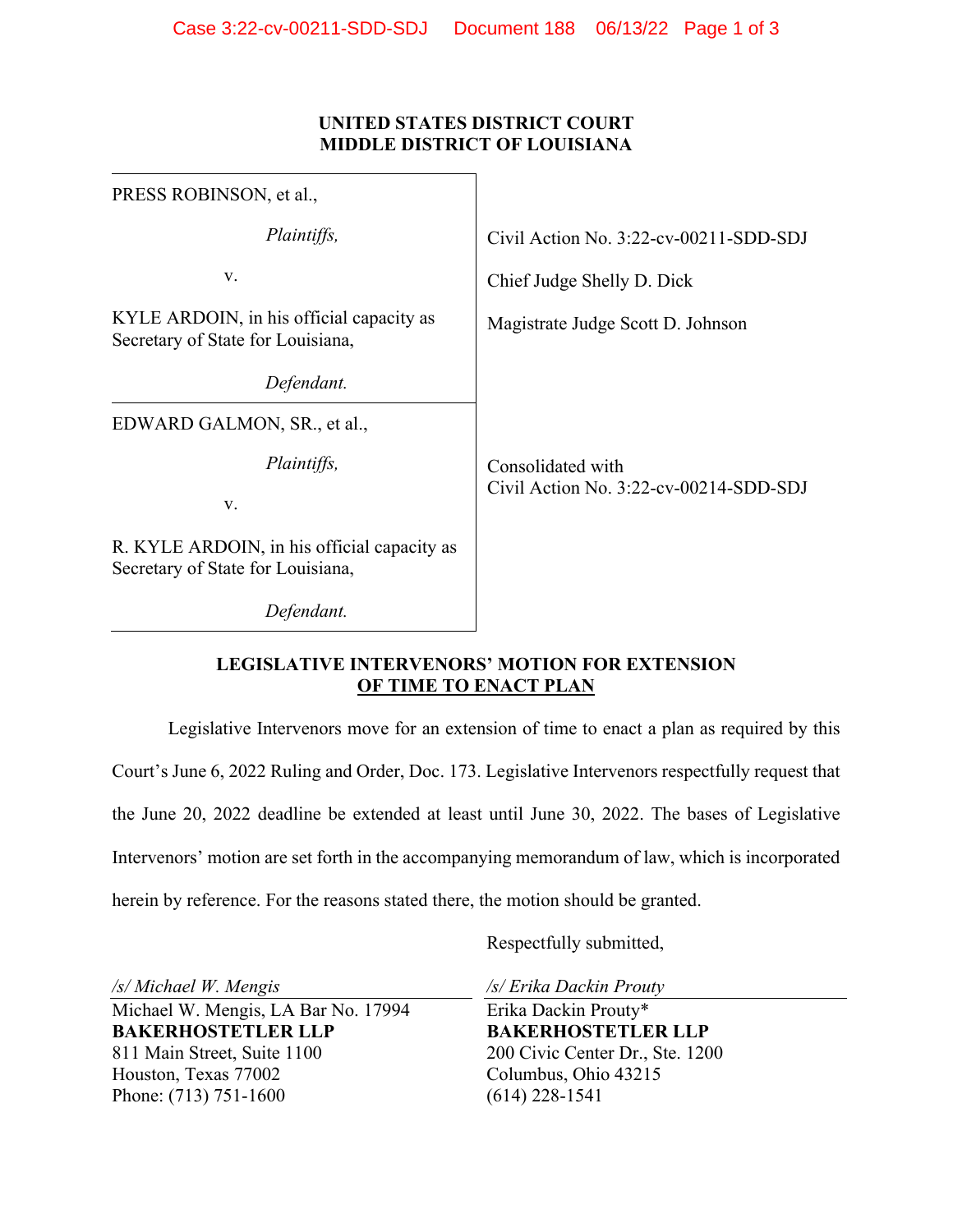Fax: (713) 751-1717 Email: mmengis@bakerlaw.com

E. Mark Braden\* Katherine L. McKnight\* Richard B. Raile\* **BAKERHOSTETLER LLP**  1050 Connecticut Ave., N.W., Ste. 1100 Washington, D.C. 20036 (202) 861-1500 mbraden@bakerlaw.com kmcknight@bakerlaw.com rraile@bakerlaw.com

Patrick T. Lewis\* **BAKERHOSTETLER LLP**  127 Public Square, Ste. 2000 Cleveland, Ohio 44114 (216) 621-0200 plewis@bakerlaw.com

\* *Admitted pro hac vice* 

eprouty@bakerlaw.com

*Counsel for Legislative Intervenors, Clay Schexnayder, in his Official Capacity as Speaker of the Louisiana House of Representatives, and of Patrick Page Cortez, in his Official Capacity as President of the Louisiana Senate*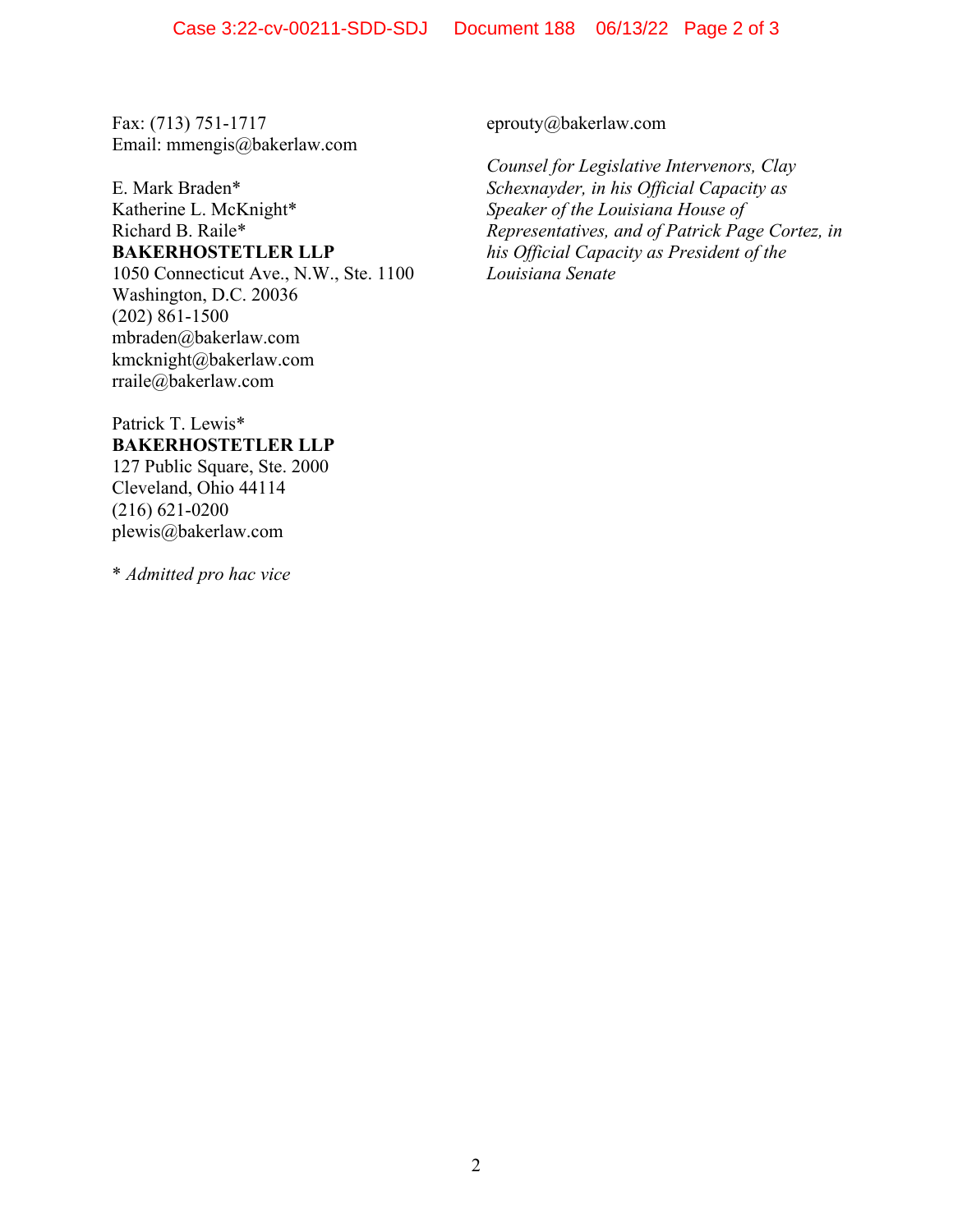# **CERTIFICATE OF SERVICE**

I certify that on June 13, 2022, this document was filed electronically on the Court's electronic case filing system. Notice of the filing will be served on all counsel of record through the Court's system. Copies of the filing are available on the Court's system.

*/s/ Erika Dackin Prouty* 

Erika Dackin Prouty *(admitted pro hac vice)* **BAKERHOSTETLER LLP** 

*Counsel for Legislative Intervenors, Clay Schexnayder, in his Official Capacity as Speaker of the Louisiana House of Representatives, and of Patrick Page Cortez, in his Official Capacity as President of the Louisiana Senate*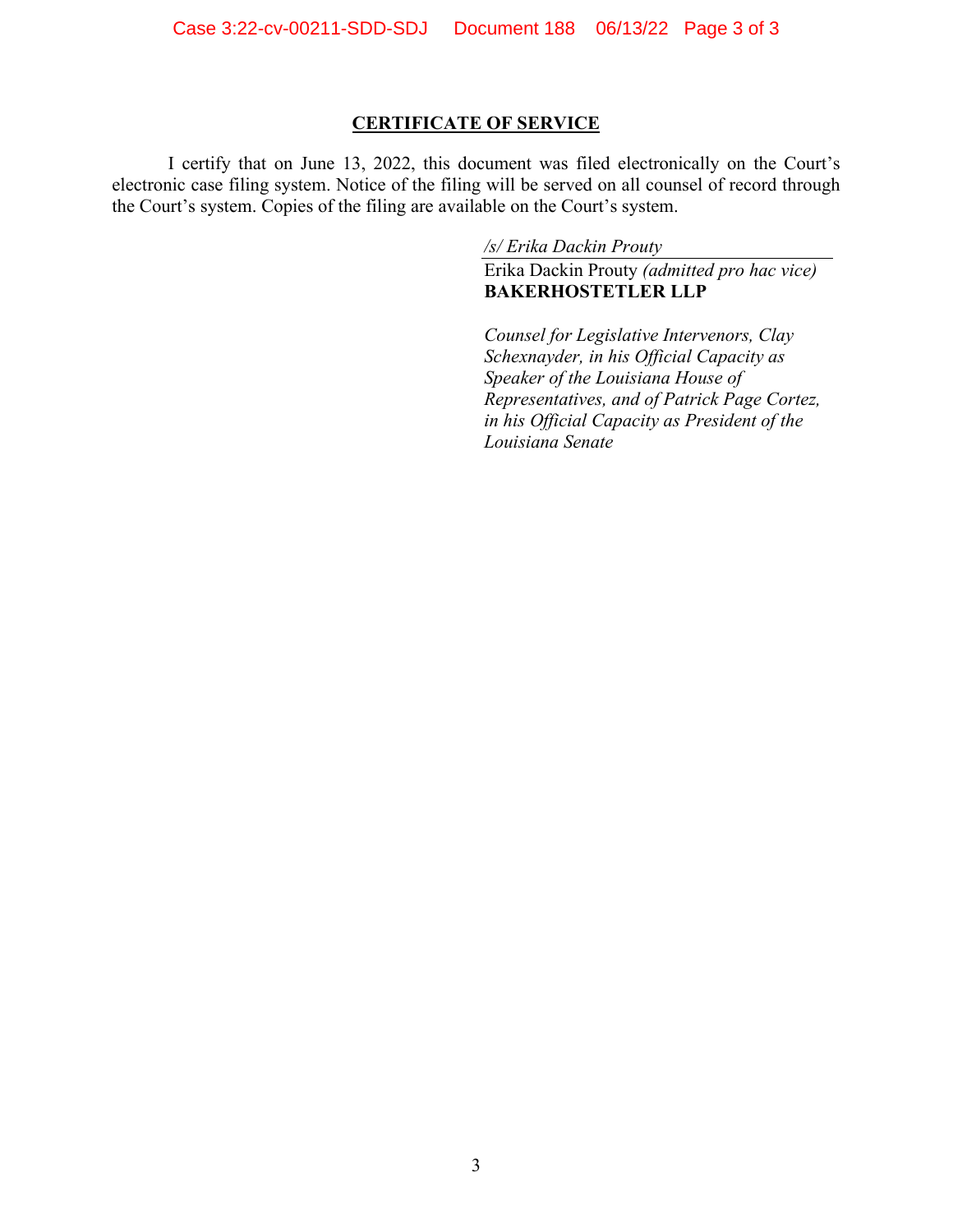| PRESS ROBINSON, et al.,                                                          |                                                                |
|----------------------------------------------------------------------------------|----------------------------------------------------------------|
| <i>Plaintiffs,</i>                                                               | Civil Action No. 3:22-cv-00211-SDD-SDJ                         |
| V.                                                                               | Chief Judge Shelly D. Dick                                     |
| KYLE ARDOIN, in his official capacity as<br>Secretary of State for Louisiana,    | Magistrate Judge Scott D. Johnson                              |
| Defendant.                                                                       |                                                                |
| EDWARD GALMON, SR., et al.,                                                      |                                                                |
| <i>Plaintiffs,</i><br>V.                                                         | Consolidated with<br>Civil Action No. $3:22$ -cv-00214-SDD-SDJ |
| R. KYLE ARDOIN, in his official capacity as<br>Secretary of State for Louisiana, |                                                                |
| Defendant.                                                                       |                                                                |

## **LEGISLATIVE INTERVENORS' MEMORANDUM IN SUPPORT OF MOTION FOR EXTENSION OF TIME TO ENACT PLAN**

Legislative Intervenors respectfully move the Court for an extension of time to enact a plan pursuant to this Court's June 6, 2022 Ruling and Order, which directed the Louisiana Legislature "to enact a remedial plan on or before June 20, 2022," Doc. 173 at 2, and this Court's June 9, 2022 Ruling which stated "[i]f Defendants need more time to accomplish a remedy for the Voting Rights Act violation, the Court will favorably consider a Motion to extend the time to allow the Legislature to complete its work." Doc. 182 at 3 (emphasis omitted). The June 20 deadline is unattainable. The Order afforded the Legislature fourteen days to enact a new plan, but in reality, the Legislature will have only five days to introduce, deliberate over, and pass a bill enacting a plan through the legislative process required by Louisiana law. The 2022 Regular Session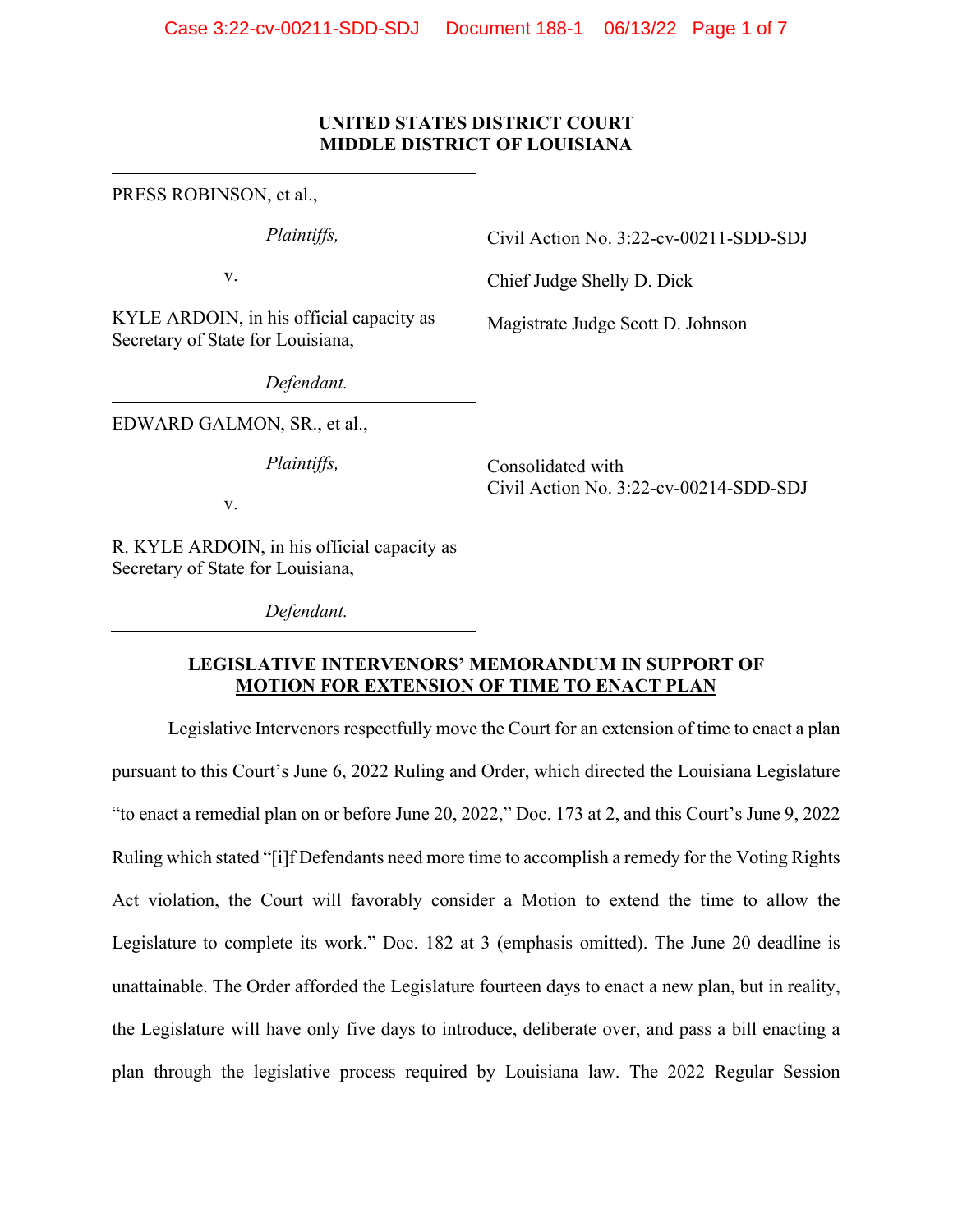#### Case 3:22-cv-00211-SDD-SDJ Document 188-1 06/13/22 Page 2 of 7

adjourned on June 6, 2022, the same day this Court issued its Order, necessitating another Extraordinary Session for the purposes of redistricting. Because the Louisiana Constitution requires a seven-day notice "prior to convening the legislature in extraordinary session," La. Const. art. 3, § 2(B), Governor John Bel Edwards has called for the 2022 Second Extraordinary Session to begin at noon on Wednesday, June  $15, 2022$ .<sup>1</sup>

As set forth more fully below, five days is not enough time for the Legislature to complete "the most difficult task a legislative body ever undertakes." *Covington v. North Carolina*, 316 F.R.D. 117, 125 (M.D.N.C. 2016) (three-judge court), *aff'd*, 137 S. Ct. 2211 (2017) (citation omitted). Apparently recognizing this problem, this Court has stated that more time could be provided, Doc. 182 at 3, and the Fifth Circuit reiterated this assertion in declining to stay the Order. Doc. 185 at 32. In order to provide the Legislature with a "reasonable opportunity" to complete its work, *Wise v. Lipscomb*, 437 U.S. 535, 540 (1978), Legislative Intervenors respectfully request the June 20, 2022 deadline be extended at least until June 30, 2022.

#### **ARGUMENT**

Because "[a]pportionment is principally a legislative responsibility," "[a] district court should . . . afford to the government body a reasonable opportunity to produce a constitutionally permissible plan" after enjoining a plan. *Jones v. City of Lubbock*, 727 F.2d 364, 387 (5th Cir. 1984). Although the Legislative Intervenors respectfully disagree with the Court's preliminaryinjunction ruling and although the Legislative Intervenors intend to continue to prosecute their appeal, the Legislature intends to make a good-faith effort in the meantime to enact a plan that satisfies the principles the Court articulated.

<sup>1</sup> *See* Proclamation Number 89 JBE 2022, State of Louisiana Office of the Governor, *available at* https://gov.louisiana.gov/assets/Proclamations/2022/89JBE2022CallSpecialSession.pdf.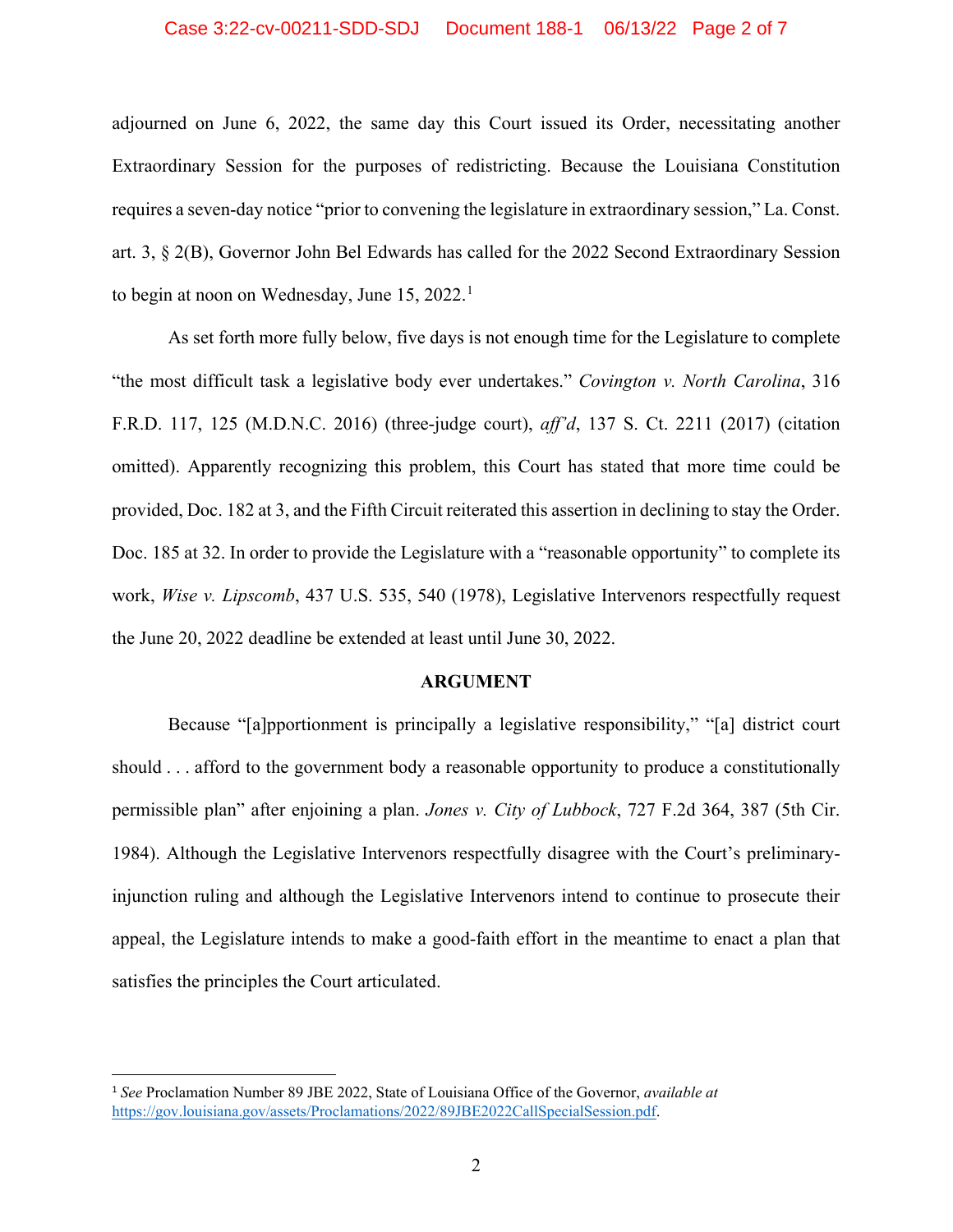#### Case 3:22-cv-00211-SDD-SDJ Document 188-1 06/13/22 Page 3 of 7

However, it is highly unlikely that the Legislature can accomplish this task in the allotted time. The legislative process for passing a new plan is the same process that the Legislature uses for passing any law. *See* Declaration of Patrick Page Cortez at ¶ 4, attached as Exhibit A ("Cortez Decl."). Numerous requirements set by the Louisiana Constitution, statute, and the rules of the Senate and House of Representatives must be followed for any bill considered by the Legislature to become law. The attached declaration of President Cortez illustrates how these requirements constrain the Legislature's ability to rush a bill through the legislative process and explain why additional time is needed for the Legislature to enact a new plan. *See* Cortez Decl. ¶¶ 3-18.

To begin, on "Day 1" a bill is introduced on the House floor and read for the first of three times. *See* Cortez Decl. at ¶ 6; La. Const. art. 3, § 15(D) ("Each bill shall be read at least by title on three separate days in each house.").<sup>2</sup> The bill then lies over until the next day. *Id*.

On Day 2, the bill is read a second time on the House floor and referred to Committee for a public hearing. *See* Cortez Decl. at ¶ 7; La. Const. art. 3, § 15(D) ("No bill shall be considered for final passage unless a committee has held a public hearing and reported on the bill."); *see also, e.g.*, Senate Rules 10.8, 10.10 and 10.11. During Committee, amendments to bills may be offered and members of the public may provide public input on bills and amendments—during the 2022 Extraordinary Session, dozens of citizens offered public comments and testimony to the House and Senate Committees considering redistricting bills. *See* Cortez Decl. at ¶ 7. It could take multiple days for a bill to be reported out of committee, *id*., and for the bill to be reviewed and reported by the legislature bureau for technical corrections. *Id*. at ¶¶ 8-9; *see also, e.g.*, Senate Rule

<sup>&</sup>lt;sup>2</sup> The three-readings rule is mandatory, not discretionary, and legislation that does not go through three readings in each house is unconstitutional. *Doll v. City of New Orleans*, 85 So.2d 514, 515 (La. 1956); *Casey v. Southern Baptist Hosp.*, 526 So.2d 1332, 1336 (La. App. 4th Dist. 1988); *see also, e.g.*, Rules of Order of the Senate ("Senate Rules") 10.6 titled "Three readings of bills required" ("No bill, including any joint resolutions, shall be finally passed by the Senate unless it has been read at least by title in open session of the Senate on three separate days. The President or Secretary shall announce at each reading whether it is the first, second, or third reading.").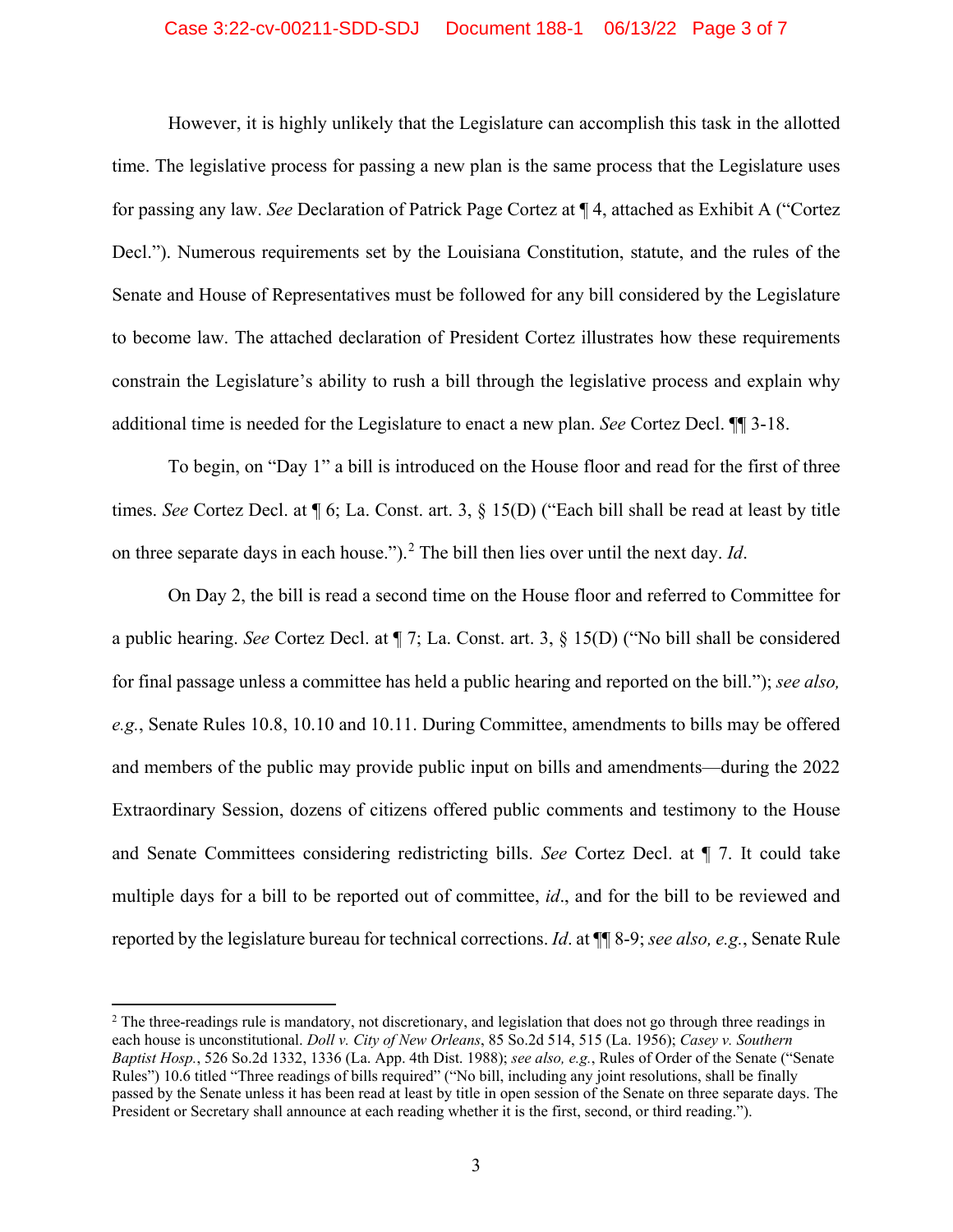#### Case 3:22-cv-00211-SDD-SDJ Document 188-1 06/13/22 Page 4 of 7

10.15 ("All instruments intended to have the effect of law shall be examined by the Legislative Bureau."). On Day 4 (or, potentially, Day 5 or later), the "day after the day on which the report is read," Senate Rule 10.12(A), the bill would be read for a final time on the House floor, and moved for final passage. *Id*. at ¶ 9; *see also, e.g.*, Senate Rule 10.13.

After final passage in the House, the earliest a House bill could be introduced on the Senate floor is Day 4, and the same process would be repeated, meaning that the earliest the Senate could consider the bill for final passage would be Day 7. *See* Cortez Decl. at ¶ 11. Amendments adopted by the Senate would necessitate the House's concurrence—or, if the House rejected the amendments, a conference and adoption of the conference report by both chambers—potentially adding several more days to the process. *Id*. at ¶ 12.

The Legislature has three days for administrative services to complete its duties and for the Clerk to deliver the bill to the Governor following passage. *See* Cortez Decl. at ¶ 13. Only then can the plan be sent to the Governor to review and either sign, not sign, or veto the plan. *See id.*; La. Const. art. 3, § 18(A). If the Governor vetoes the plan, the Louisiana Constitution mandates<sup>3</sup> that the Legislature meet in veto session on the fortieth day following adjournment of its most recent session, which would be Saturday, July 30, 2022 following a June 20, 2022 adjournment. *See* Cortez Decl. at ¶ 14; La. Const. art. 3, § 18(C)(1).

This timeline will expand, however if there are multiple bills, amendments, or lengthy debate, which add time and complexity to the process. *See* Cortez Decl. at ¶ 5. All of this occurred during the 2022 First Extraordinary Session—and will likely occur again here—and add additional time between the beginning of the Extraordinary Session and a new redistricting law.

<sup>3</sup> *But see* La. Const. art. 3, § 18(C)(2) ("No veto session shall be held if a majority of the elected members of either house declare in writing that a veto session is unnecessary. The declaration must be received by the presiding officer of the respective houses at least five days prior to the day on which the veto session is to convene.").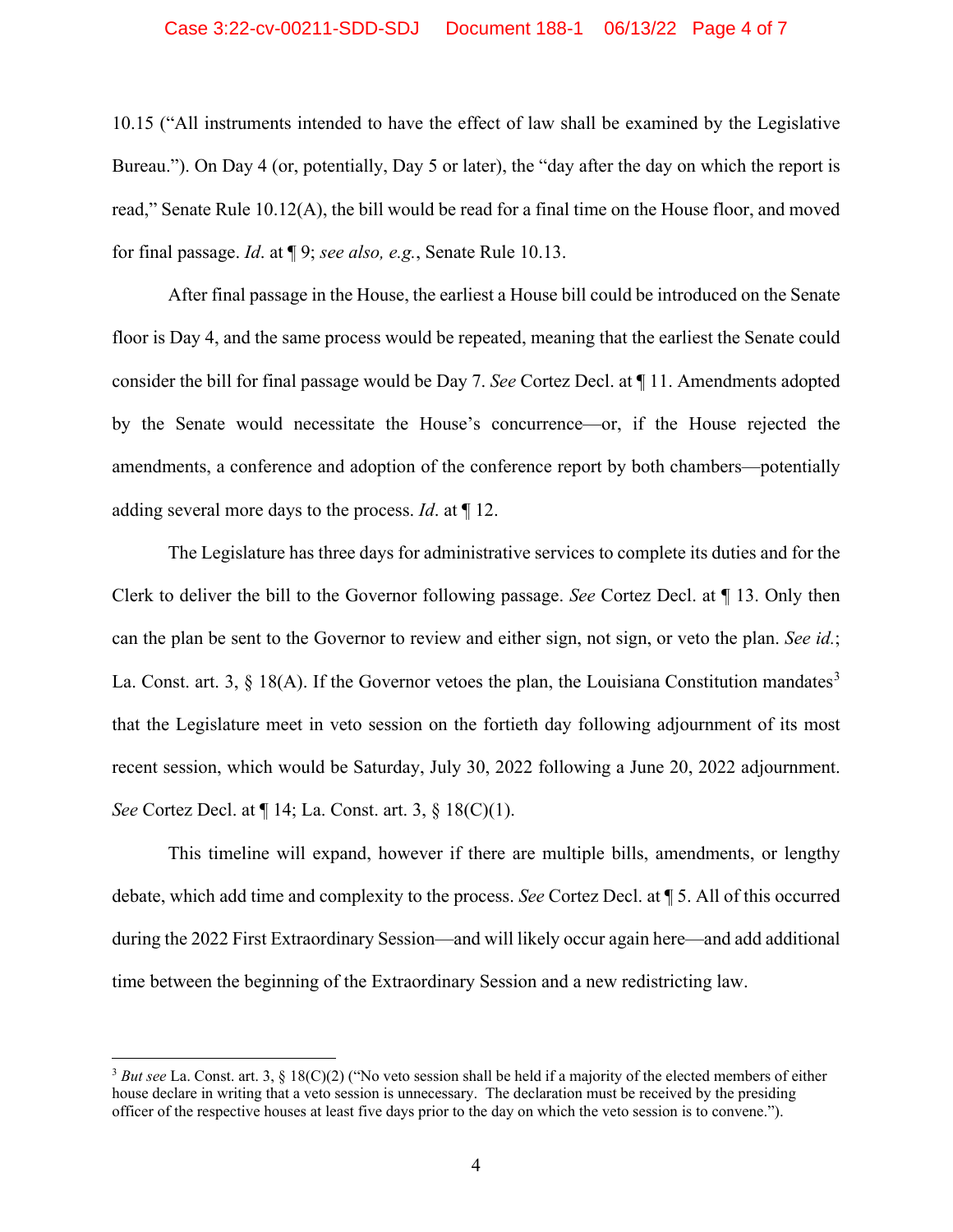#### Case 3:22-cv-00211-SDD-SDJ Document 188-1 06/13/22 Page 5 of 7

Redistricting is an incredibly complex and time-consuming task. *See* Cortez Decl. at ¶ 15. The Legislature has been ordered to draw a plan very different from the status quo plan drawn in 2022, which was a replica of the 2011 plan. *Id*. Members of the Legislature will need time to consider, provide input on, and negotiate a new plan, especially those representing the areas of the state where a "remedial majority-minority district" may be created. *Id*. at ¶ 16. These members likely to have differing ideas of how various communities of interest should be treated in any new plan, and will want to contact local community leaders to understand the local effects of a new plan as they negotiate with fellow members. *Id*. at ¶¶ 16, 18.

Most importantly, there needs to time for the Legislature to obtain public input on a new plan. *See* Cortez Decl. at ¶ 17. While certain rules and requirements could be suspended to accelerate the consideration of a plan, *see id*. at ¶ 7, they play important roles in ensuring that the public is able to participate in the legislative process and have their voices heard by their elected representatives. A primary reason why Committee agendas are posted in advance of hearings, and bills and amendments are allowed to lie over to the next day, is to provide citizens the opportunity to review these proposals and, if they like, to travel from different parts of the state to participate in committee hearings. *Id*. at ¶ 10, 17. The current schedule set by this Court would require the Legislature to redistrict (if at all) behind close doors, without meaningful public input and without opportunity to respond to that input. *Id*. at ¶ 17. It would make little sense to invalidate a redistricting plan enacted after a lengthy process of public input and then order a new plan to be enacted by excluding the public from any meaningful involvement.

As this Court acknowledged, the seven-day notice requirement of the Louisiana Constitution meant there was far less than fourteen days for the Legislature to comply with the Order. Doc. 173 at 3 ("So, seven days are available to comply with this Court's order."). But there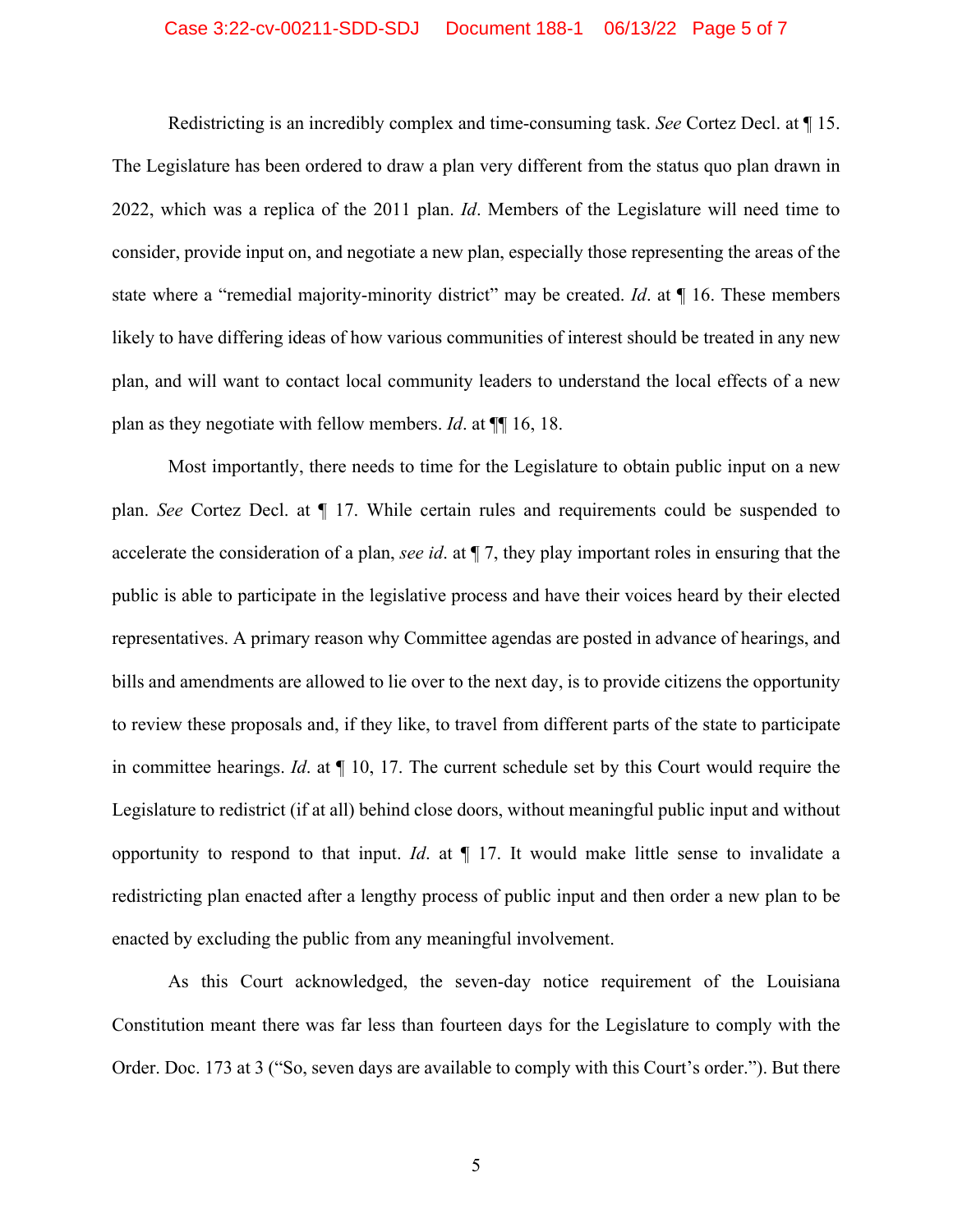#### Case 3:22-cv-00211-SDD-SDJ Document 188-1 06/13/22 Page 6 of 7

is even less time because, as convened by Governor Edwards, the Extraordinary Session will not begin until June 15, 2022 at noon, leaving just five days—including Friday, June 17 when all state offices will be closed in observance of Juneteenth—for the Legislature to complete the process.<sup>4</sup> Forcing the Legislature to rush this important process detailed above to meet the Court's June 20, 2022 deadline would be a disservice to the public and would deprive the Legislature of the "reasonable opportunity" the law requires to enact a new plan. *Wise*, 437 U.S. at 540.

#### **CONCLUSION**

The Court should grant Legislative Intervenors' motion and extend the time for the Louisiana Legislature to enact a plan as ordered by this Court at least until June 30, 2022.

Respectfully submitted,

*/s/ Michael W. Mengis* 

Michael W. Mengis, LA Bar No. 17994 **BAKERHOSTETLER LLP**  811 Main Street, Suite 1100 Houston, Texas 77002 Phone: (713) 751-1600 Fax: (713) 751-1717 Email: mmengis@bakerlaw.com

E. Mark Braden\* Katherine L. McKnight\* Richard B. Raile\* **BAKERHOSTETLER LLP**  1050 Connecticut Ave., N.W., Ste. 1100 Washington, D.C. 20036 (202) 861-1500 mbraden@bakerlaw.com kmcknight@bakerlaw.com rraile@bakerlaw.com

*/s/ Erika Dackin Prouty* 

Erika Dackin Prouty\* **BAKERHOSTETLER LLP**  200 Civic Center Dr., Ste. 1200 Columbus, Ohio 43215 (614) 228-1541 eprouty@bakerlaw.com

*Counsel for Legislative Intervenors, Clay Schexnayder, in his Official Capacity as Speaker of the Louisiana House of Representatives, and of Patrick Page Cortez, in his Official Capacity as President of the Louisiana Senate* 

Patrick T. Lewis\* **BAKERHOSTETLER LLP** 

<sup>4</sup> *See* Proclamation Number 60 JBE 2022, State of Louisiana Office of the Governor, *available at* https://gov.louisiana.gov/assets/Proclamations/2022/60JBE2022Juneteenth.pdf.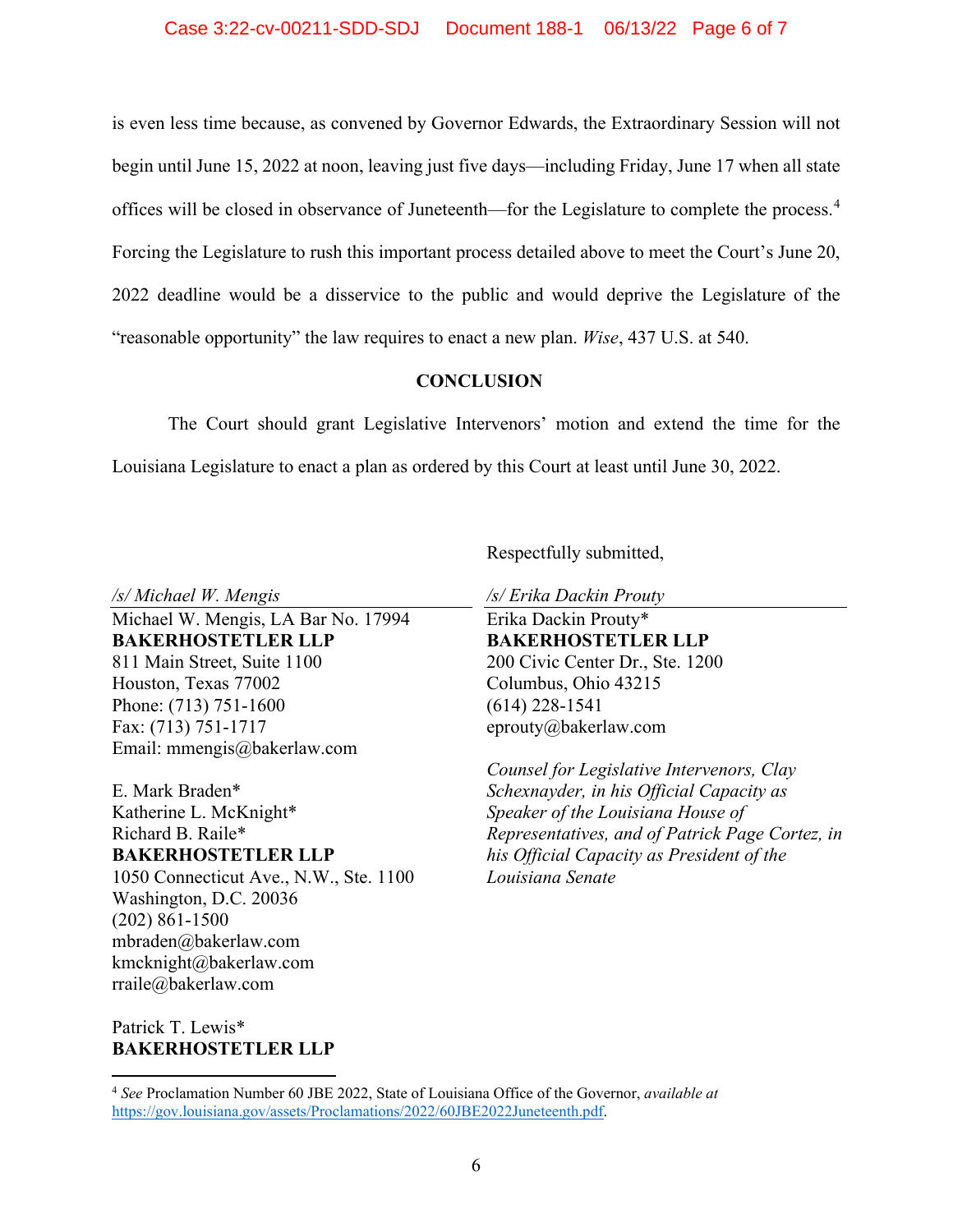127 Public Square, Ste. 2000 Cleveland, Ohio 44114 (216) 621-0200 plewis@bakerlaw.com

\* *Admitted pro hac vice*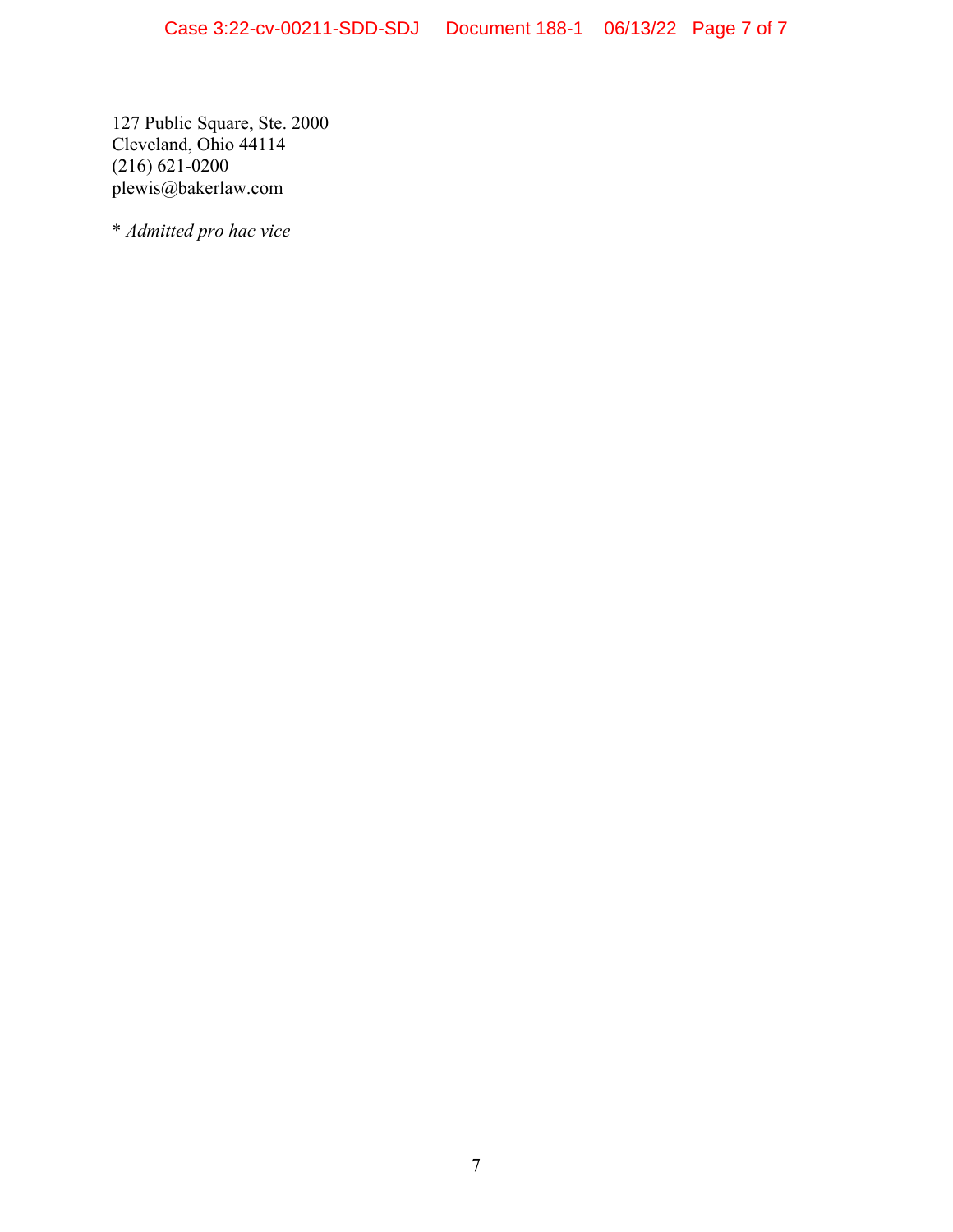# EXHIBIT A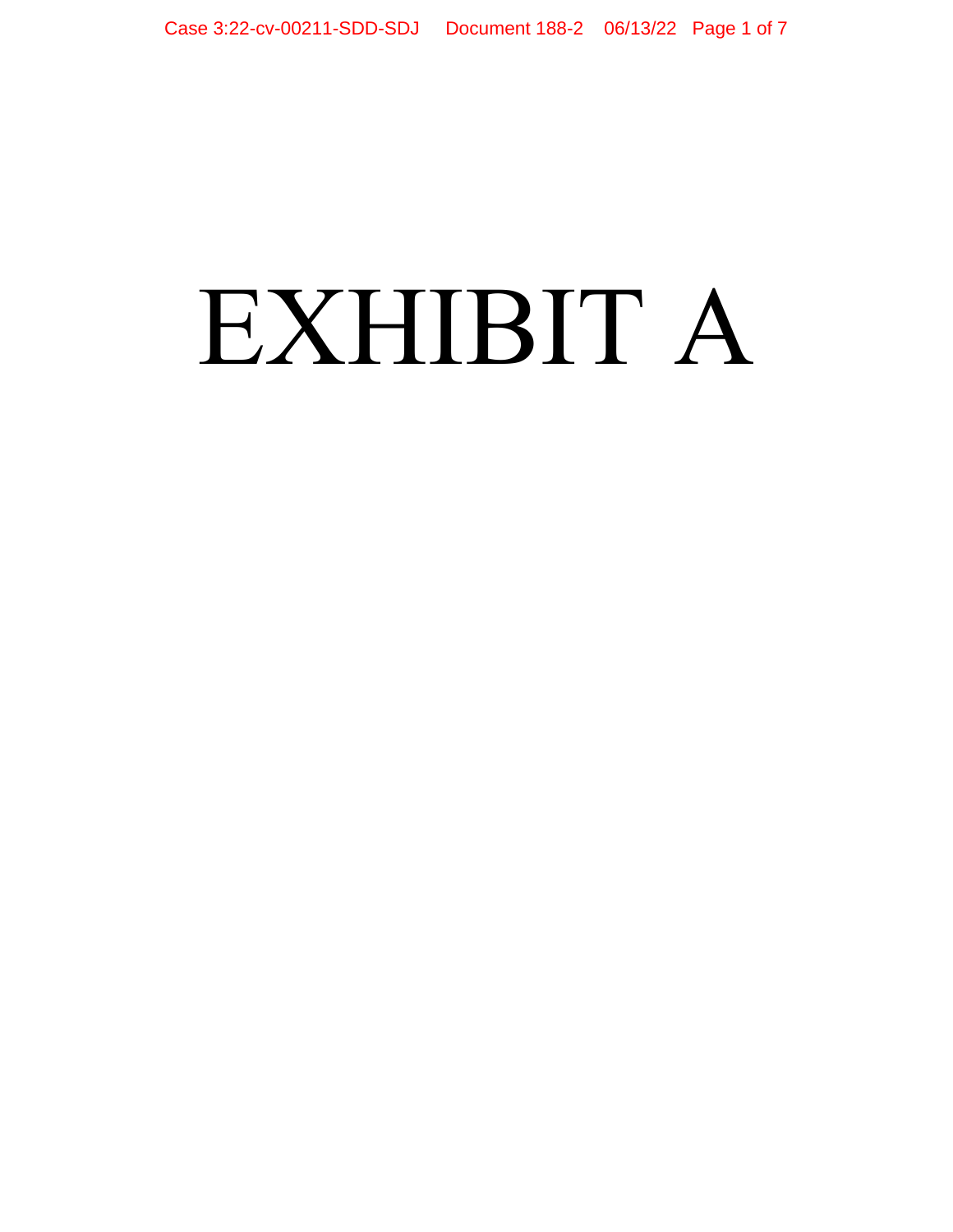| PRESS ROBINSON, et al.,<br>Plaintiffs,                                                 |                                                             |
|----------------------------------------------------------------------------------------|-------------------------------------------------------------|
| v.                                                                                     | Civil Action No. 3:22-cv-00211-SDD-SDJ                      |
| KYLE ARDOIN, in his official capacity as<br>Secretary of State for Louisiana,          | Chief Judge Shelly D. Dick                                  |
| Defendant.                                                                             | Magistrate Judge Scott D. Johnson                           |
| EDWARD GALMON, SR., et al.,<br>Plaintiffs,                                             |                                                             |
| V.<br>R. KYLE ARDOIN, in his official capacity as<br>Secretary of State for Louisiana, | Consolidated with<br>Civil Action No. 3:22-cv-00214-SDD-SDJ |
| Defendant.                                                                             |                                                             |

# **DECLARATION OF PATRICK PAGE CORTEZ**

I, Patrick Page Cortez, declare and state pursuant to 28 U.S.C. § 1746 as follows:

1. I serve as President of the Louisiana Senate. This declaration is given based on

my personal knowledge concerning facts with which I am familiar.

2. I understand that the Court has ordered the legislature to draw a new

congressional plan with two majority-Black districts as a so-called remedial plan in the abovereferenced matter.

3. This declaration has been prepared to provide the Court with information about the legislative process in preparing such a plan.

4. The legislative process for passing a redistricting map is the same process the legislature uses for passing any law.

5. For illustrative purposes, following is an example of a bill that is introduced in the House. Importantly, this example does not contemplate lengthy debate, amendments, or multiple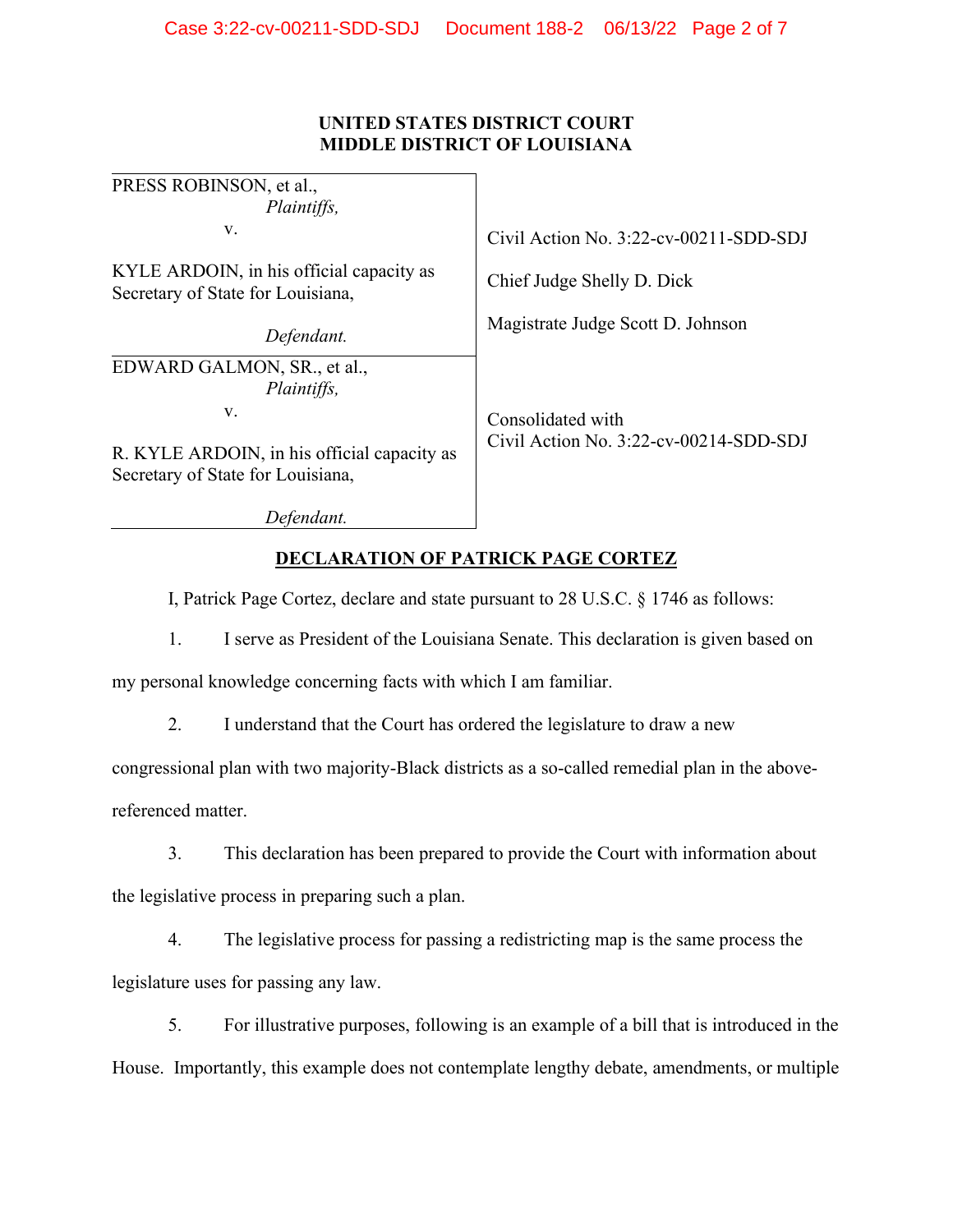#### Case 3:22-cv-00211-SDD-SDJ Document 188-2 06/13/22 Page 3 of 7

bills, each of which are likely to occur and would extend the timeline detailed below.

6. The bill would be introduced on the House floor on Day 1. The Louisiana Constitution requires all bills be read on the House floor three times, on three separate days. The first reading on Day 1 is considered the introductory reading of the bill. The bill then lies over until the next day.

7. On Day 2, the House bill would be read a second time on the House floor and referred to Committee. Rules would need to be suspended by 2/3 vote of those present and voting in order to allow the bill to be placed on a committee agenda on the same day. If no rule suspension is granted, the bill would be heard in Committee on Day 3. In Committee, amendments to the bill can be offered which may change the bill substantially. Committee hearings are also an opportunity for members of the public to address the Committee and provide public input on bills and on potential amendments. During the 2022 First Extraordinary Session, dozens of citizens offered public comments and testimony to the Committees in support of and in opposition to redistricting bills. Depending upon the number of bills referred to the Committee, it may take multiple days to report a particular bill out with amendments to the full House.

8. Absent rules being suspended, upon receipt of the Committee report, which may be on Day 3 or Day 4, the bill would then lie over, and the House would then send the bill to the legislative bureau for technical corrections. This timing allows very little room for discussion in Committee.

9. On Day 4 or Day 5, the House bill would be received from the legislative bureau and read for the third time and moved to final passage or reported from the legislative bureau and read a third time and moved for final passage. After final passage, the House bill will be sent to the Senate where this process will begin again.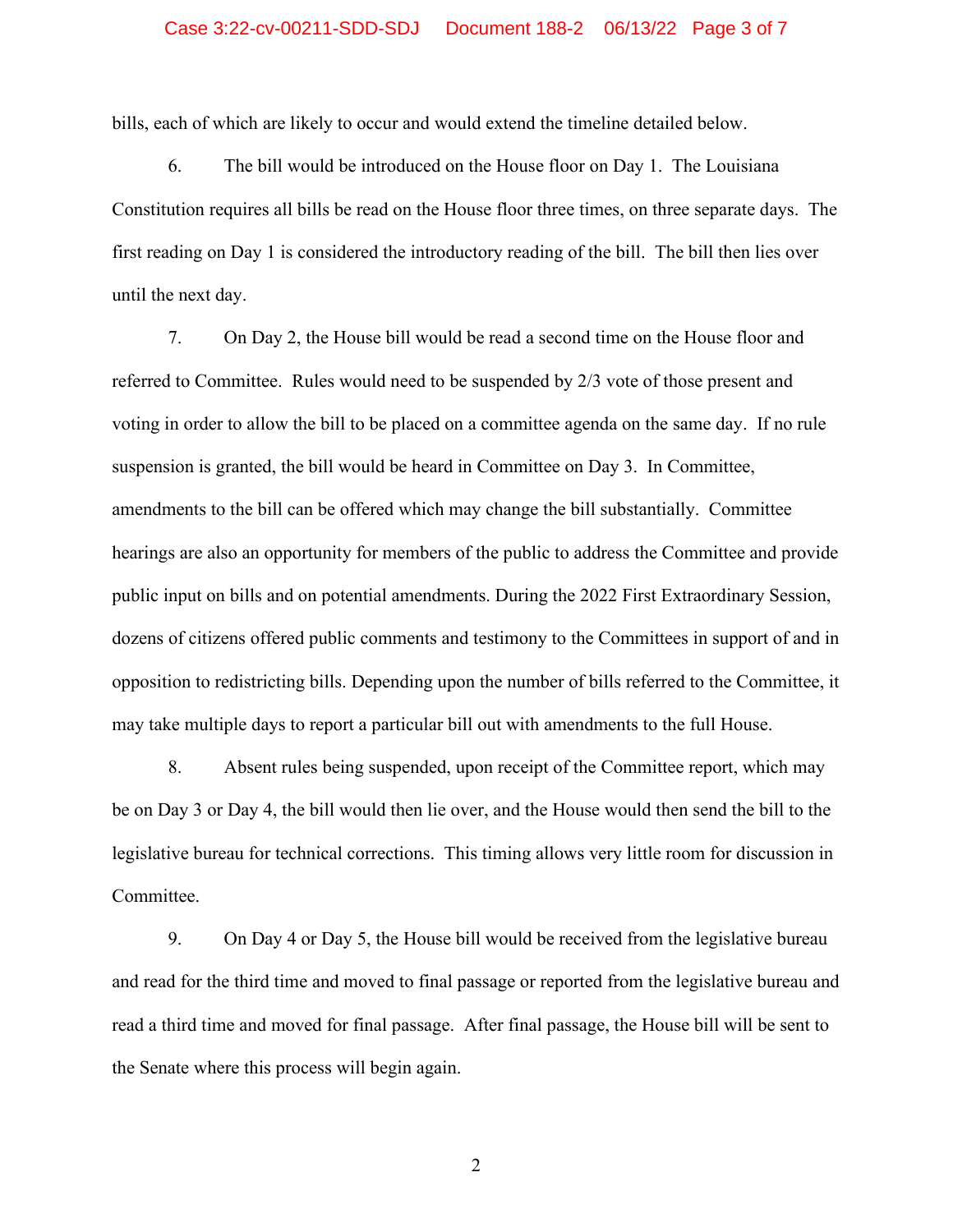#### Case 3:22-cv-00211-SDD-SDJ Document 188-2 06/13/22 Page 4 of 7

10. The Legislature made it a practice to ensure that whenever amendments were offered to redistricting legislation, the legislature would allow those amendments to lie over a night to allow public and members to understand what the amendments mean before moving forward with the legislative process.

11. The earliest the House bill could be introduced on the Senate floor is Day 4, after final passage in the House and if the Senate is in session and there to receive the bill from the House on the same day. The Senate would repeat the same process detailed for the House in paragraphs 7-11. Specifically, the House bill would be introduced on the Senate floor on Day 4. As required by the Louisiana Constitution, that House bill would be read on the Senate floor three times, on three separate days, and the bill would be sent to Committee. Absent rules suspension, the earliest the House bill could be up for full passage on the Senate floor, all things considered, is Day 7. Any amendments to the House bill would be voted on and added to the bill during this full debate on the Senate floor.

12. If the House bill is amended by the Senate, the House bill will be sent back to the House for the House to concur on the Senate's amendments to the House bill. If the House rejects the Senate amendments, the House bill would go into conference where the Speaker of the House and the President of the Senate would identify three members of their respective bodies to work out differences between the House bill and the Senate's amendments to the House bill. The estimate of timing for a conference to resolve differences varies and could take days. If changes are developed on Day 8 in conference, and differences are resolved that same day and reported out of conference to both chambers, then those changes will lie over to the next day, Day 9, for both chambers to adopt the conference report. Once all is completed, the bills are sent to administrative services to be fixed for presiding officers' signatures.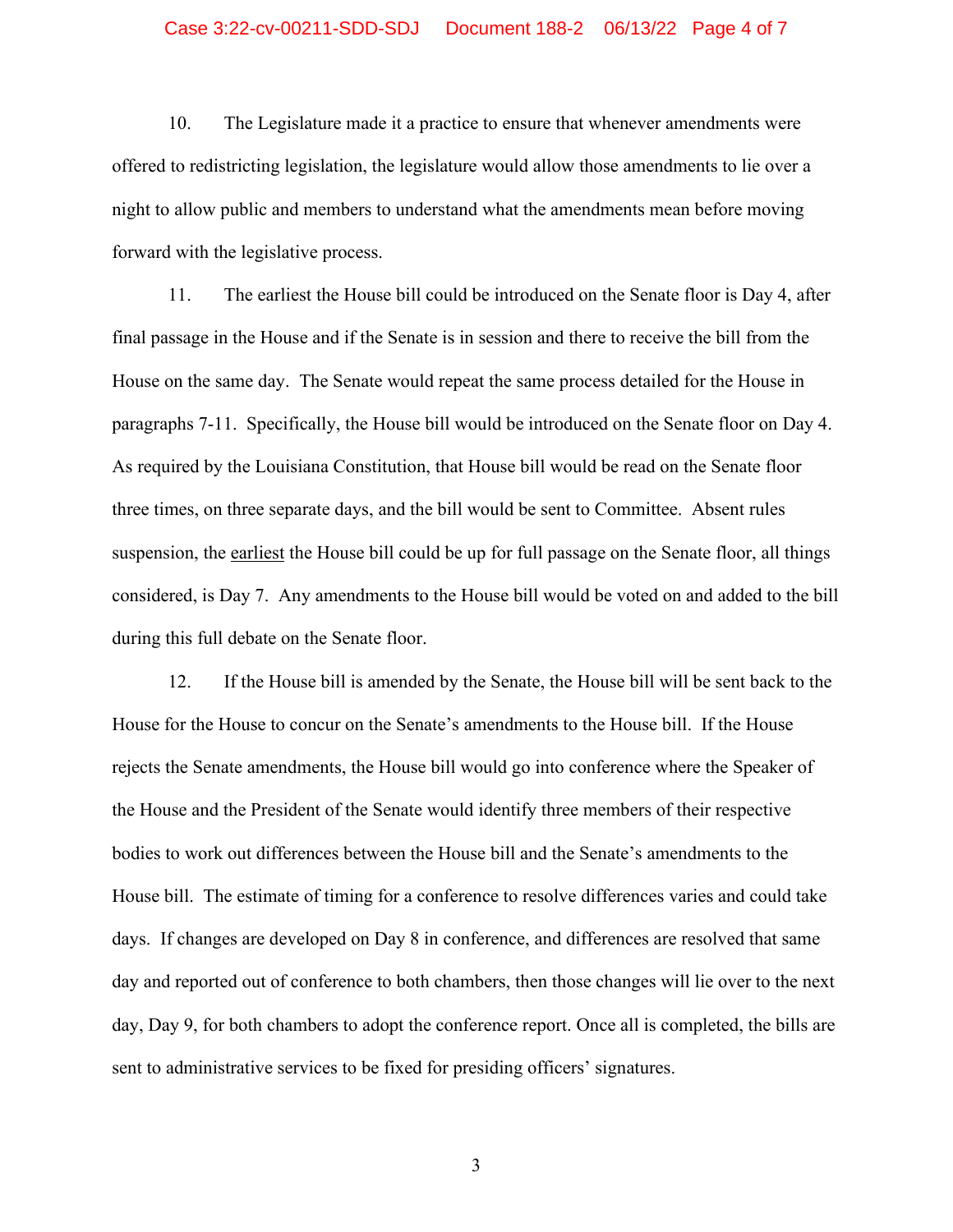#### Case 3:22-cv-00211-SDD-SDJ Document 188-2 06/13/22 Page 5 of 7

13. Only after this process concludes with a plan sent to both houses—and adopted by both houses—can that plan be sent to the Governor. The Legislature has 3 days for administrative services to complete its duties and for the Clerk to deliver the bill to the Governor. A bill shall become law if the Governor signs it or if he fails to sign or veto it within ten days after delivery to him if the legislature is in session on the tenth day after such delivery or within twenty days after delivery if the tenth day after delivery occurs after the legislature is adjourned. (La Const. Art. III, Section 18).

14. If the Governor vetoes the bill, the Legislature "shall meet in veto session in the state capital at noon on the fortieth day following final adjournment of the most recent session, to consider all bills vetoed by the governor. If the fortieth day falls on Sunday, the session shall convene at noon on the succeeding Monday. No veto session shall exceed five calendar days, and any veto session may be finally adjourned prior to the end of the fifth day upon a vote of two-thirds of the elected members of each house." La. Const. art. 3,  $\S$  18(C)(1).

15. While the legislative process for passing a plan is the same process the legislature uses for passing any law, the act of preparing redistricting legislation is unique in the work of the Legislature. The Legislature set out policy goals for redistricting the congressional plan this year with a focus on drawing a plan that is a status quo plan and that seeks to protect voter expectations of representation. The Court has asked the Legislature to draw a map that is very different from the status quo; it will be very different from the 2011 congressional plan and its replica the 2022 congressional plan. This will be a difficult and time-consuming task.

16. Legislative redistricting, particularly of the type ordered here requiring substantial changes to expectations, needs sufficient time to allow members of the Legislature to understand how a proposed map unites or divides the communities of interest existing in their districts, or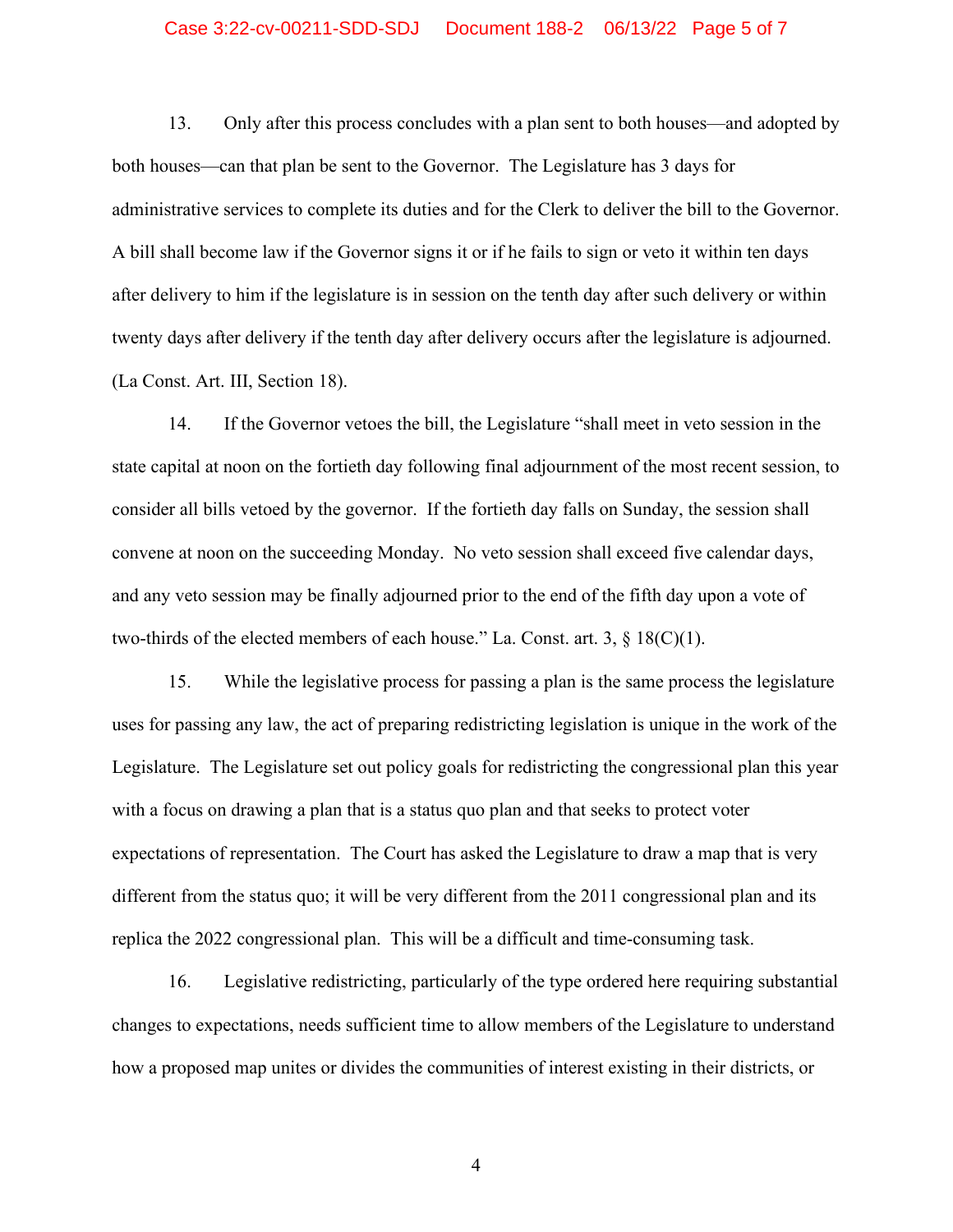#### Case 3:22-cv-00211-SDD-SDJ Document 188-2 06/13/22 Page 6 of 7

decides which voters will no longer be able to hold their existing representatives accountable (because they will be drawn into a new district with a different representative). There are 144 legislators in the State Legislature, and each has different ideas of how a redistricting plan should be configured. Members representing portions of the State where a so-called remedial majorityminority district may be created are almost certain to have differing ideas of how communities of interest should be preserved, joined, and separated, and these discussions and negotiation will take time.

17. Additional time is needed to obtain public input. Citizens rely on their elected representatives to speak for them when a proposed map divides an established community, and where there is an opportunity to keep that same community whole. As described in paragraph 8, citizens travel from different parts of the state to participate in committee hearings and testify about what is important to them. The purpose of posting agendas for committee work and allowing bills to lie over to the next day is to allow this travel and participation to happen. This is a democratic process and citizens expect the opportunity to be heard. The current remedial schedule would compel the Legislature to redistrict (if at all) behind closed doors, without meaningful public input, and without opportunity to respond to that input.

18. The process of legislative redistricting relies on the negotiation between members. Part of that negotiation will include contacting local community leaders (including municipal and parish leaders), to understand the local effects of a new map, and allowing time for neighboring members working together to ensure as little disruption as possible. Rushing the legislative process to the bare minimum time necessary will prevent this critically valuable and uniquely legislative negotiation from occurring.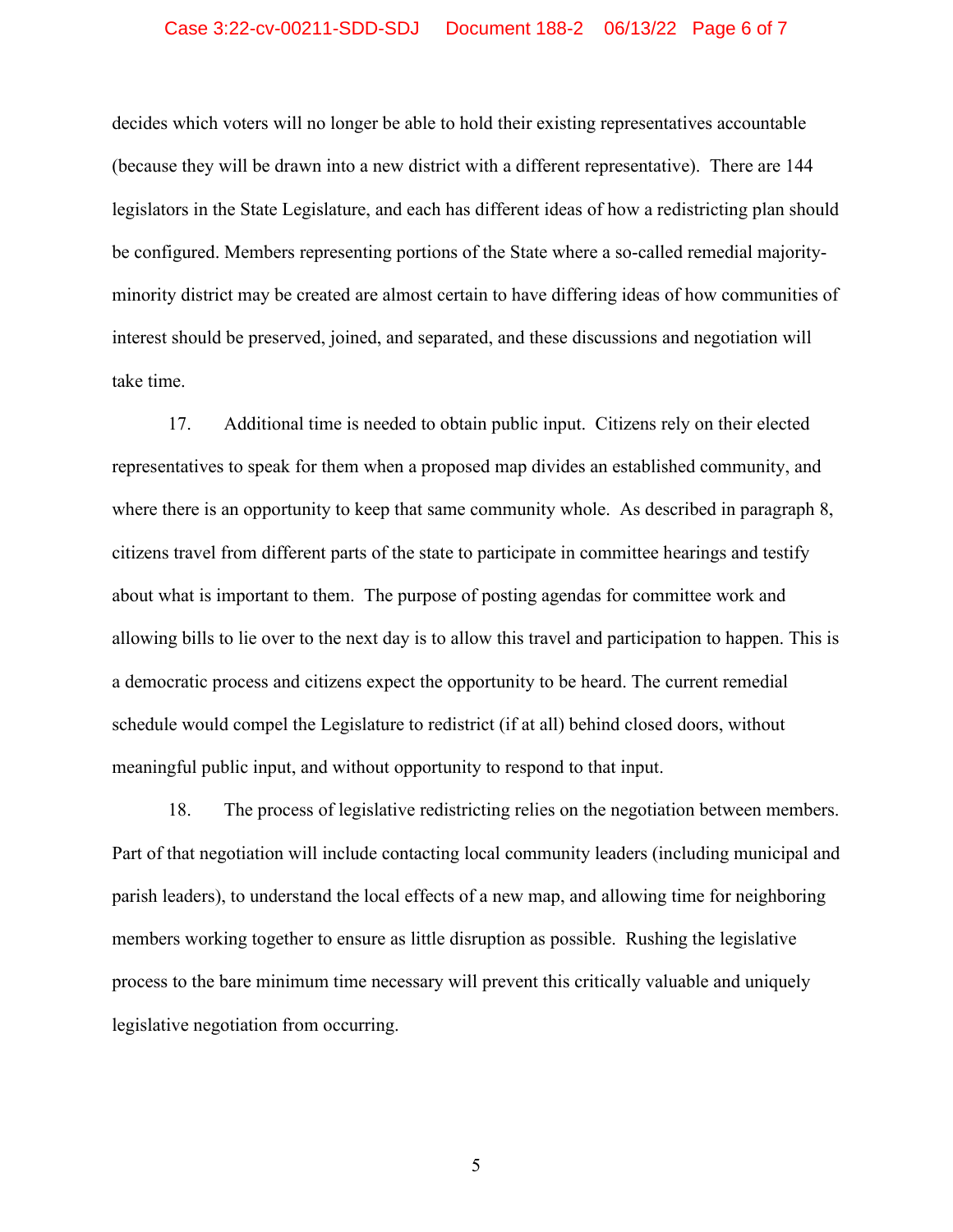I declare under penalty of perjury that to the best of my memory the foregoing is true and correct.

Executed this 13th day of June 2022.

Patrick Page Costy